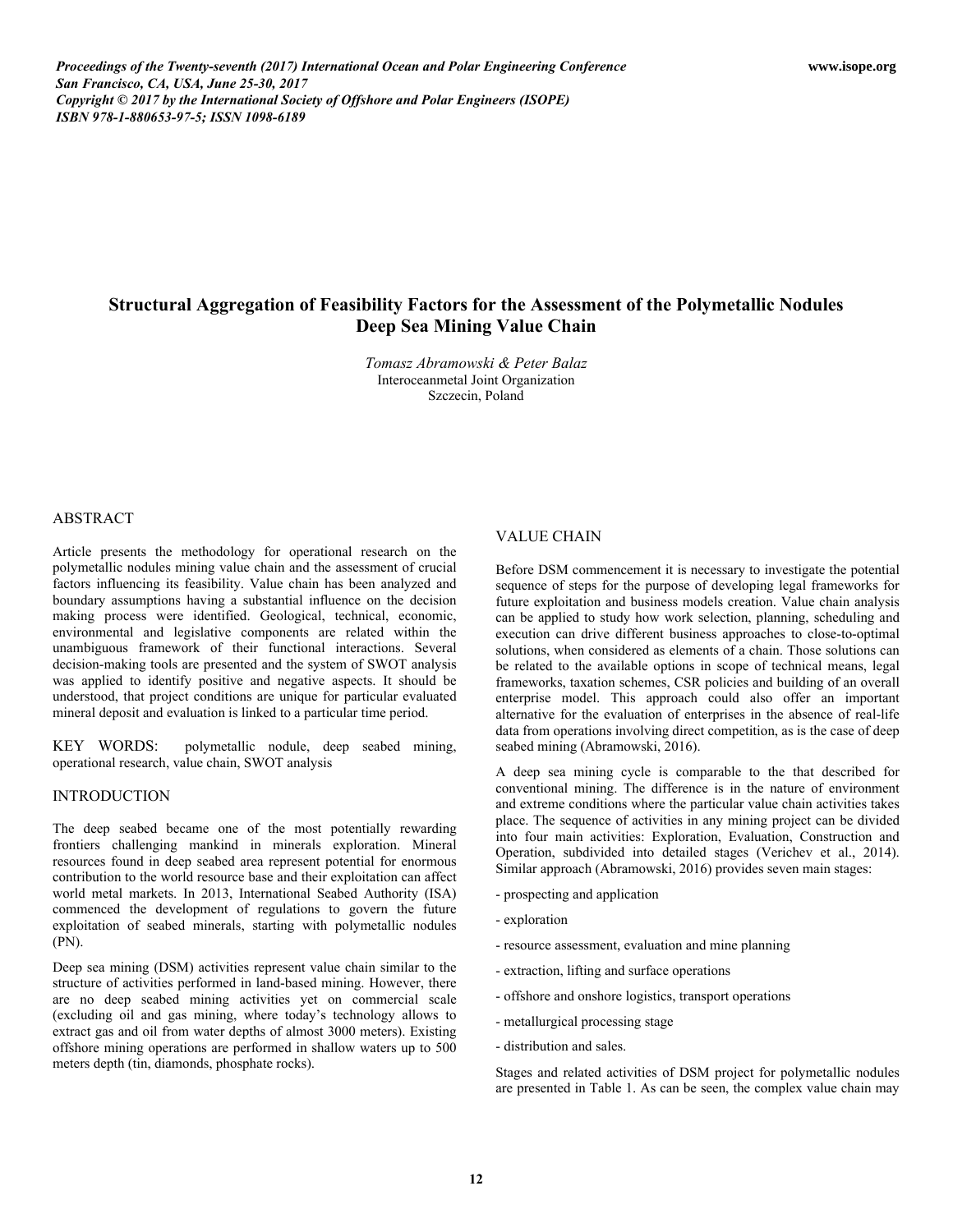contain not only primary technical or managing activities providing support for the chain but is rather a heuristic combination (learning process by investigation and experiments) of technology, legislation, economic, social and information management.

Stages can be arranged individually for the particular deep-sea mining project or contractor. Value chain can be differentiated using the criteria of the type of activities where the value is actually added. Whereas within prospecting, exploration and resource assessment phases the value is added generally to intangible assets of a project, for the extraction, processing and distribution phases the value increases with relation to product processing (Abramowski, 2016).

Exploration phase involves such operations as locating, sampling (deposit and environmental) and/or drilling, using technologies such as echo-sounders, sonars, deep-towed photography, ROVs, laboratory analyses and other techniques.

Evaluation phase incorporates resources/reserves estimation and valuation, examination of deposit data in the context of potential exploitation, mining and processing technology development and tests, environmental assessment, stakeholder survey and others.

Production phase involves equipment procurement (mining, transport, processing), mine and processing plant construction, operation, closure and rehabilitation, and environmental monitoring. Logistics of deep seabed mining project involves technologies analogous to those widely applied in land-based mining, having regard to some specifications of mining technology and transport.

| <b>Stage</b>                        | <b>Exploration</b>                                                                                                                                                                                           | <b>Evaluation</b>                                                                                                                                                                                                                                                                                                           | Production                                                                                                                                                                                                                                |  |
|-------------------------------------|--------------------------------------------------------------------------------------------------------------------------------------------------------------------------------------------------------------|-----------------------------------------------------------------------------------------------------------------------------------------------------------------------------------------------------------------------------------------------------------------------------------------------------------------------------|-------------------------------------------------------------------------------------------------------------------------------------------------------------------------------------------------------------------------------------------|--|
| <b>Activities</b>                   | identification<br>deposit<br>(mapping,<br>sampling, measurements, analyses)<br>- resources/reserves estimation<br>- baseline environmental studies                                                           | - resources/reserves classification<br>- mining technology development and<br>tests (pilot mining test)<br>- processing technology development and<br>tests<br>- environmental assessment<br>- stakeholder survey, CSR<br>- economic viability assessment                                                                   | (mining,<br>equipment<br>procurement<br>$\overline{\phantom{a}}$<br>transport, processing)<br>- mine / processing plant construction<br>- mine / processing plant operation<br>- closure and rehabilitation<br>- environmental monitoring |  |
| <b>Technology</b><br>and<br>methods | - research vessel<br>- sampling devices (box corer, gravity<br>corer, trawler)<br>- scanning devices (multi-beam and side<br>scan sonar, ROV, AUV)<br>- laboratories (chemical, geotechnical,<br>biological) | - applications and software for resource<br>estimation (GIS based)<br>- research vessel and test mining<br>equipment for pilot mining test<br>- laboratory processing technology tests<br>and large-scale processing tests in<br>existing plants<br>devices<br>environmental<br>research<br>(disturbers, scanners, sensors) | $\overline{\text{- mining}}$ ships<br>- mining devices (collectors, vertical<br>risers)<br>- transportation and PSV vessels<br>- processing plant<br>- environmental monitoring instruments                                               |  |
| Legislation                         | regulations<br>prospecting<br>on<br>and<br>exploration for polymetallic nodules in<br>the area                                                                                                               | regulations<br>on prospecting<br>and<br>exploration for polymetallic nodules in<br>the area                                                                                                                                                                                                                                 | - mining code<br>payment regime (royalties, taxes,<br>including revenue to contribute to CHM)                                                                                                                                             |  |
| <b>Deliverables</b>                 | - exploration license (contract)<br>- reports to administering body (ISA)                                                                                                                                    | - feasibility studies (PEA, PFS, FS)<br>- environmental impact assessment<br>- reports to administering body (ISA)                                                                                                                                                                                                          | - mining license<br>- reports to administering body (ISA)                                                                                                                                                                                 |  |

Table 1. Stages and related activities of DSM project for polymetallic nodules

ISA – International Seabed Authority, CSR – corporate social responsibility, CHM – common heritage of mankind, GIS – geographic information system, PEA – preliminary economic assessment, PFS – preliminary feasibility study, FS – feasibility study (bankable), PSV – platform supply vessel, ROV – remotely operated (underwater) vehicle, AUV – autonomous underwater vehicle, PN – polymetallic nodules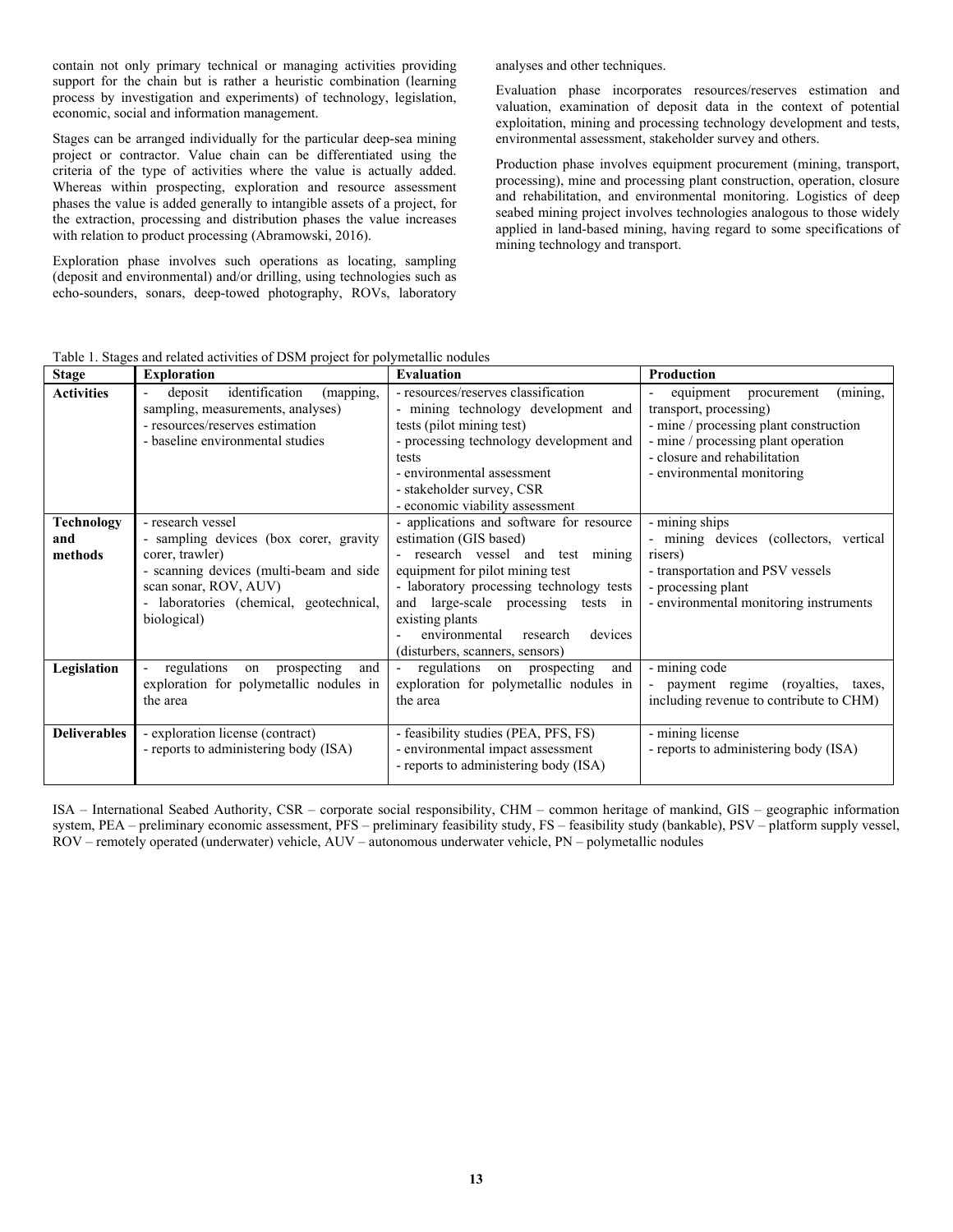

Fig. 1. Options for valuation (sale) points in the DSM value chain

Important advantage of the value chain analysis is the possibility to study the influence of the position of the point of valuation. Point of valuation is the point where a tax is calculated if it is based on a value of the extracted deposit or final product. This possibility allows to investigate various payment mechanisms and to execute a full review of all possible scenarios of its application (Brown, 2014). It is sometimes acknowledged that the valuation point needs to be at, or as close to, the extraction point of a resource. This point in land-based mining is referred to as the "ex-mine" or "mine head" value (Brown, 2014). It is the point at which compensation is due to be paid to the owner of the non-renewable resource.

A standard valuation point provides consistency across all mining projects and may have some impact on the mechanical design of machinery. The point of valuation can only be analyzed in the case of value chain based on product processing (Fig. 1). The chain of activities presented here comprises activities in the Area (exploration, mining and initial processing, transportation) and onshore operations (port operations, transport, processing and sales).

The extraction point in case of DSM is the point where deposit is collected and subsequently transferred to the riser subsystem. Material (ore) is stored onboard the mining ship then. This is the first possibility in the chain to establish valuation point and execute value calculation for the mined ore. Although in the presence of commercial activity the valuation of ore without its actual processing seems to be feasible, the weighing of material at sea can be difficult to achieve with sufficient accuracy (Abramowski, 2016). Mined and initially processed material (dewatered/dried) is then transported to the port. Port operations include unloading, weighing, sorting and preparation for further transport or delivery to customer - this is the second possibility for valuation and sale. At this point, activities can be performed under much favorable conditions (relevant port equipment and logistics), then sales on extraction point. Final products as a result of ore processing (concentrates, alloys, pure metals) represent highest value added in DSM project value chain.

Valuing of ore (or products) is related to location and it will be crucial for calculation of royalties and other payments (CHM, Enterprise, ISA). Once ore leaves the Area, ISA jurisdiction is limited. DSM payment regime will be clarified in Mining Code (under preparation at this time by the ISA).

# ECONOMIC MODEL

The proposal for the planning of the overall structure of economic model is given in Fig. 2. At first, the key assumptions should be identified and adopted. Subsequently, at least an initial design of the mining, transport and processing systems configuration should be developed during engineering works. On that basis, economic evaluation can be carried out with further cash flow analysis, accounting for the duration of the project and cash discount ratios. After the assessment an adjustment can be introduced to the initial assumptions, and this loop is repeated until satisfactory results are found (Abramowski, 2016).

It is necessary to assess any DSM project viability by feasibility study including determination of standard economic indicators: net present value (NPV), internal rate of return (IRR), payback period and others. Financing cost for the feasibility study can represent important item of overall cost structure and should be taken into account in financial modelling. In early phases of project (assessed by pre-feasibility study) risk is higher due to lack of verified information and potential investors require higher rates of return. Internal rate of return on the level of about 30 % is required by the mining industry. Risk and sensitivity analyses should cover volatility of metal markets (metal prices, supply and demand).

Important question is obtaining financing for DSM. For investors it is necessary to obtain reliable information on project viability, based on information on reserves, mining and processing technology, economic indicators and clear legislative background (including Mining Code and environmental regulations). Start of real DSM project is subject to the above assumptions.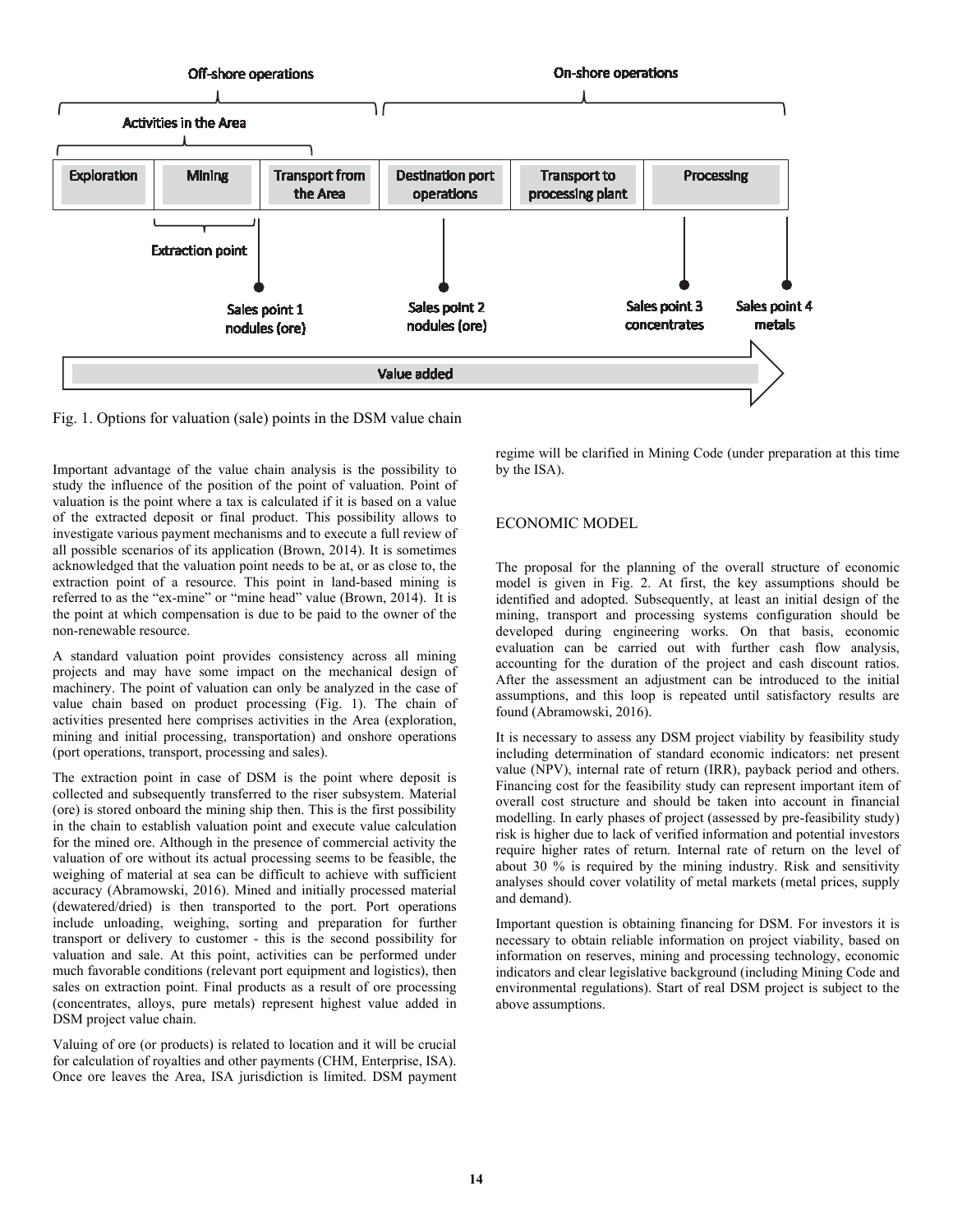

Fig. 2. DSM project economic model structure loop

# SWOT ANALYSIS

SWOT analysis is a tool of strategic management, which aims to identify strengths/weaknesses and the opportunities/threats of specific project. It is used mainly in the economic sphere for fast overview of the strategic situation of assessed entity. Strengths and weaknesses are internal factors (internal analysis), opportunities and threats are external factors (external analysis). The basic element of the SWOT analysis is to identify and evaluate these factors. Selection of factors has been adapted for the evaluation of PN deposit.

#### **Identification of factors for the assessment of mineral deposit**

Selection of factors was carried out in order to maximize embracing issues, affecting real use of nodule resources. Internal factors (strengths and weaknesses) characterize the internal (geological and technological) aspects of nodule deposit, based on the results of exploration and reserves estimation (amount of reserves, reserves classification, quality and technological properties of nodules, deposit geological setting), mining and processing technology (viable way of deposit accessing, technical mining and processing conditions). External factors (opportunities and threats) characterize the exterior aspects that have a direct impact on the exploitation possibilities: legislation (regulations, conflicts of interest), economy (economic feasibility, demand, market) and environmental impact assessment.

## **Model**

Evaluation of each factor determines for its strength or weakness (internal factors, Table 2), respectively opportunity or threat (external factors, Table 3). The parameters can be dynamically changed in time, although most of internal parameters (reserves, mineral/ore quality, technical conditions) are relatively stable input items. Any SWOT analysis is thus valid in a particular time period. SWOT analysis matrix is presented in Fig. 3..

The model can also be used in case we do not have information on all parameters. In this case, a factor to which we do not have adequate information is considered as weakness or threat respectively. The proposed selection of factors for evaluation of PN resources do not represent a definitive model. It is an open system that can be adjusted as appropriate and adapted to the needs of the evaluator. The allocation of different weights to individual parameters can contribute to a more

realistic assessment. By this way, it is possible to initially evaluate individual nodule deposits or groups of deposits and depending on the objective of evaluation select potentially suitable objects.

## **SWOT strategies**

SWOT analysis can be used to evaluate the situation and suggest the appropriate strategy by modeling of changes in input factors. It is noted that in case of mineral deposits, internal parameters are set by the geological situation and technology development level, which is relatively constant for some time (level of knowledge may be changed and thus categorization of certain parameters). External parameters are, compared to internal, changing relatively quickly.

|                       |  |  |  | Table 2. Internal factors of SWOT analysis matrix of polymetallic |
|-----------------------|--|--|--|-------------------------------------------------------------------|
| nodules model deposit |  |  |  |                                                                   |

| <b>Internal factors</b>             |                                   |  |  |  |  |
|-------------------------------------|-----------------------------------|--|--|--|--|
| S (strengths)                       | W (weaknesses)                    |  |  |  |  |
| Resources                           |                                   |  |  |  |  |
| - simple geological settings        | - relatively expensive            |  |  |  |  |
| - resources/ reserves sufficient to | exploration                       |  |  |  |  |
| provide 3 million tpy of dry        | - vast area of typical PN deposit |  |  |  |  |
| nodules for 20 years                | complicating detailed             |  |  |  |  |
| - vast areas with cut-off abundance | exploration for determining       |  |  |  |  |
| over 10 kg per m <sup>2</sup>       | mineable areas                    |  |  |  |  |
| - wide range of metals included     | - most of published data refer to |  |  |  |  |
| - polymetallic nodules adopted by   | inferred and indicated resources  |  |  |  |  |
| CRIRSCO system                      | only                              |  |  |  |  |
| Technology                          |                                   |  |  |  |  |
| - simple way to collect nodules (no | - deep seabed mining conditions   |  |  |  |  |
| destruction method needed)          | (depth 5,000 meters, pressure     |  |  |  |  |
| - chartered ship transportation     | 500 bars, temperature $1-2$ °C,   |  |  |  |  |
| available                           | total darkness, cross cutting     |  |  |  |  |
| - tests confirming technological    | currents)                         |  |  |  |  |
| properties suitable for processing  | - technology of mining, rising    |  |  |  |  |
| and use                             | and processing known only on      |  |  |  |  |
| - cost and energy reducing          | the test level, dynamics of the   |  |  |  |  |
| technological development           | mining system                     |  |  |  |  |
|                                     | - limited possibility of use of   |  |  |  |  |
|                                     | existing processing plants        |  |  |  |  |

There are four strategic options (quadrants) in the SWOT matrix  $-$  SO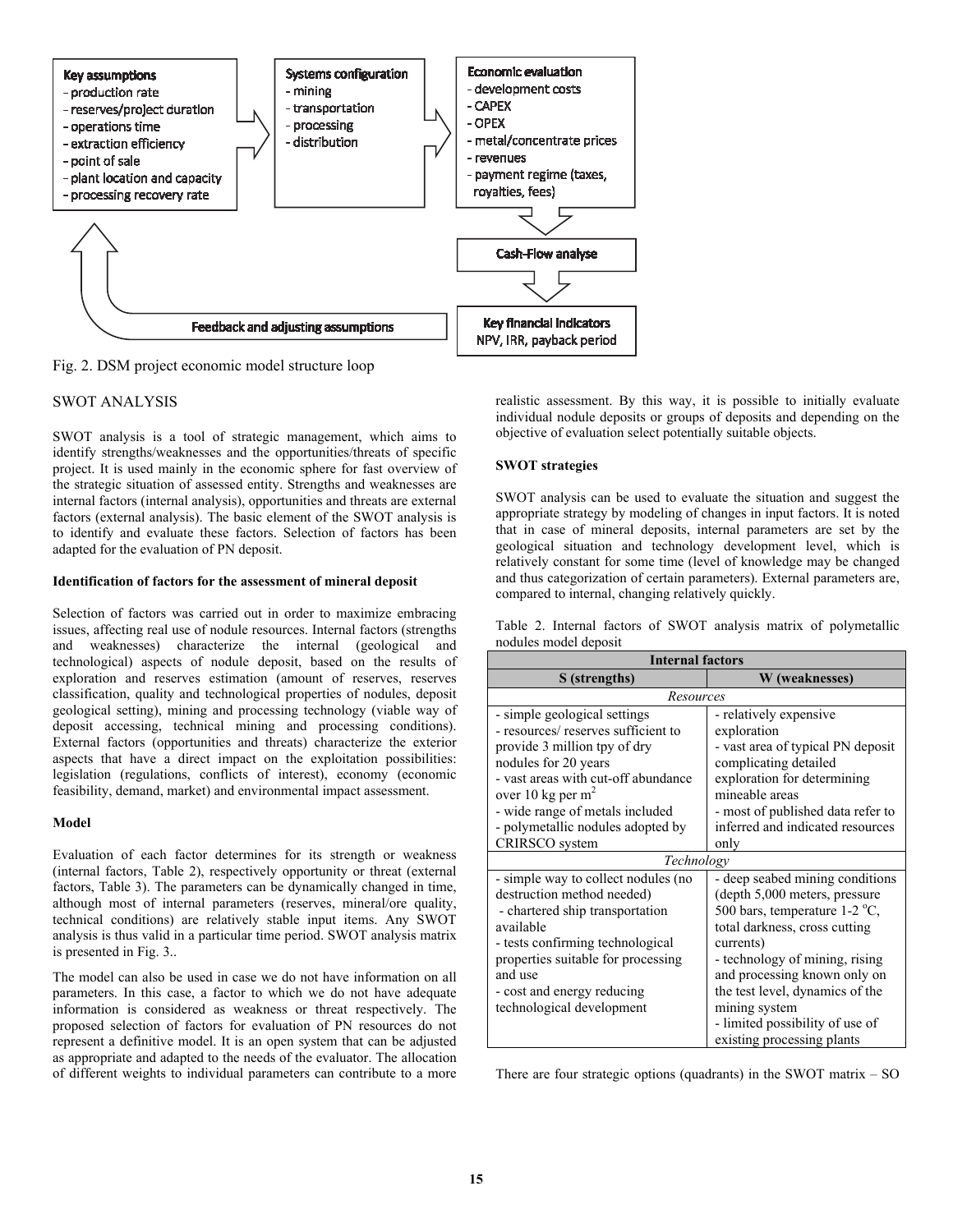(prevailing strengths and opportunities), ST (prevailing strengths and threats), WO (prevailing weaknesses and opportunities) and WT (prevailing weaknesses and threats). These determine the appropriate strategy applicable to a particular situation (Fig. 3).

|                       |  |  |  | Table 3. External factors of SWOT analysis matrix of polymetallic |
|-----------------------|--|--|--|-------------------------------------------------------------------|
| nodules model deposit |  |  |  |                                                                   |

| <b>External factors</b>               |                                   |  |  |  |  |
|---------------------------------------|-----------------------------------|--|--|--|--|
| O (opportunities)                     | T (threats)                       |  |  |  |  |
| Legislation                           |                                   |  |  |  |  |
| - limited range of expected conflicts | - absence of relevant legislation |  |  |  |  |
| of interests (international waters)   | (Mining Code and                  |  |  |  |  |
| - seabed mining patents expiring      | environmental regulations for     |  |  |  |  |
|                                       | DSM)                              |  |  |  |  |
| Economv                               |                                   |  |  |  |  |
| - promising preliminary economic      | - not enough relevant             |  |  |  |  |
| model results (suitable economic      | technological information for     |  |  |  |  |
| conditions varies in real and         | preparation of detailed           |  |  |  |  |
| accessible value ranges)              | feasibility study for complex     |  |  |  |  |
| - depletion of onshore resources      | mining project (increased         |  |  |  |  |
| - demand in the market (new metal     | investment risk)                  |  |  |  |  |
| consuming technologies, world         | - oversupplying of metal market   |  |  |  |  |
| population rise, industrialization)   | after start of DSM, affecting the |  |  |  |  |
| - declared importance for securing    | metal prices                      |  |  |  |  |
| economic growth of developed and      | - discovery of new onshore        |  |  |  |  |
| developing countries (critical        | deposits                          |  |  |  |  |
| minerals - Co, REE and others)        | - recycling becoming more         |  |  |  |  |
| - rapidly increasing interest in deep | commonplace, introduction of      |  |  |  |  |
| seabed minerals during last years (a  | material saving technologies      |  |  |  |  |
| number of new contracts for           | and substitution materials        |  |  |  |  |
| exploration signed with the ISA)      | - economic (and metal price)      |  |  |  |  |
|                                       | growth fluctuations               |  |  |  |  |
| Environment                           |                                   |  |  |  |  |
| - probability of less environmental   | - uncertain result of impact      |  |  |  |  |
| impact of nodules collecting than     | assessment of real mining         |  |  |  |  |
| that of land based mining             | project (limits for pollution,    |  |  |  |  |
| operations                            | sediment plume, sewage)           |  |  |  |  |



Fig. 3. SWOT strategies matrix

#### PILOT MINING

The linking operation between exploration, evaluation and production is a pilot mining test. The main steps of deep-sea mining value chain can be differentiated using the criteria where the value is actually added. Whereas within prospecting, exploration and evaluation phases the value is added generally to intangible assets of the project, for the production phase the value increases with relation to product processing.

The pilot mining test could be considered an inevitable step in the shift from "resources" to "reserves" classification, where the actual value starts. This objective is achievable only when the pilot mining test will be planned carefully and executed to provide sufficient information on all critical factors influencing production.

Ultimate planning will allow organizing the process of gradual transfer of the equipment used from tests to full-scale production. It remains open to decide whether to include metallurgical processing phase in the pilot mining test, but the proper examination of the value chain would require at least consideration of such commitment.

In any case, organization of the pilot mining test is a smaller scale equivalent of the production phase thus, it should consider the basic assumptions for the following:

- Production factors: cumulative and annual mass recovery and the duration,
- Site factors: mineable proportion and average nodule abundance and variability of nodules distribution,
- Technical factors: dredge efficiency and sweep efficiency.

All the above factors entail an iterative procedure to be executed, e.g. for the design of mining equipment an operator/designer has to assume cumulative recovery, but in the case of unsatisfied economic numbers, it has to be re-adjusted. The role of the pilot mining test is to provide first approximation based on real experiment and provide the data for the design process of mining equipment and as well for geological estimation of minable reserves.

The characteristics of a designed test site for pilot mining should be selected to reflect the above factors. Minable proportion of a site can be defined as the measure of an area where mining is actually executed to the total area of an exploration block. Nodule abundance corresponds to the area of mineable proportion. Dredge efficiency is the measure of the quantity of nodules recovered by the collecting device to the quantity of nodules in the dredge paths. Sweep efficiency is the ratio of the area swept by the collector to the minable area. Whereas dredge efficiency if connected to the operational principle of a collecting head (usually hydraulic or mechanical), the sweep efficiency corresponds to the collector's seafloor maneuvering abilities.

Factors affected the outcome of the pilot mining test are summarized in Table 4. The summary ensures proper planning and results analysis of the test. Obviously, the final group of factors, i.e. economic assessment is expected to deliver information on feasibility of the project in terms of indications allowing to scaling-up procedure and operational research procedure for full-scale production.

Prediction of commercial performance from pilot or precommercial/demonstration plant data requires scaling up procedure. The answer to a question whether a process can implemented directly from pre-commercial applications like pilot tests, requires the proper prediction of process characteristics in unit operations. A model of unit operations is a necessary condition for ensuring the proper sizing and output determination of larger-scale implementations. Thus, an essential goal of scaling-up procedure is the accurate prediction of commercial performance of a process, allowing to commercial technical design and the determination of economic viability.

Mining site determination procedure requires the delineation of seabed portion(s) containing sufficient reserves to meet economic production expectations. Given an entire exploration area containing nodules of adequate average grade and abundance, parts of that area will not be mined due to topographic obstructions, adverse bottom conditions and patches below cutoff grades. Considering the part of the mining-site where extraction would actually be carried out, the proportion of the nodules that could be recovered from that part will further be dependent upon efficiencies of the mining system used (dredging and sweeping efficiencies mentioned earlier). Calculating the area requirements for a